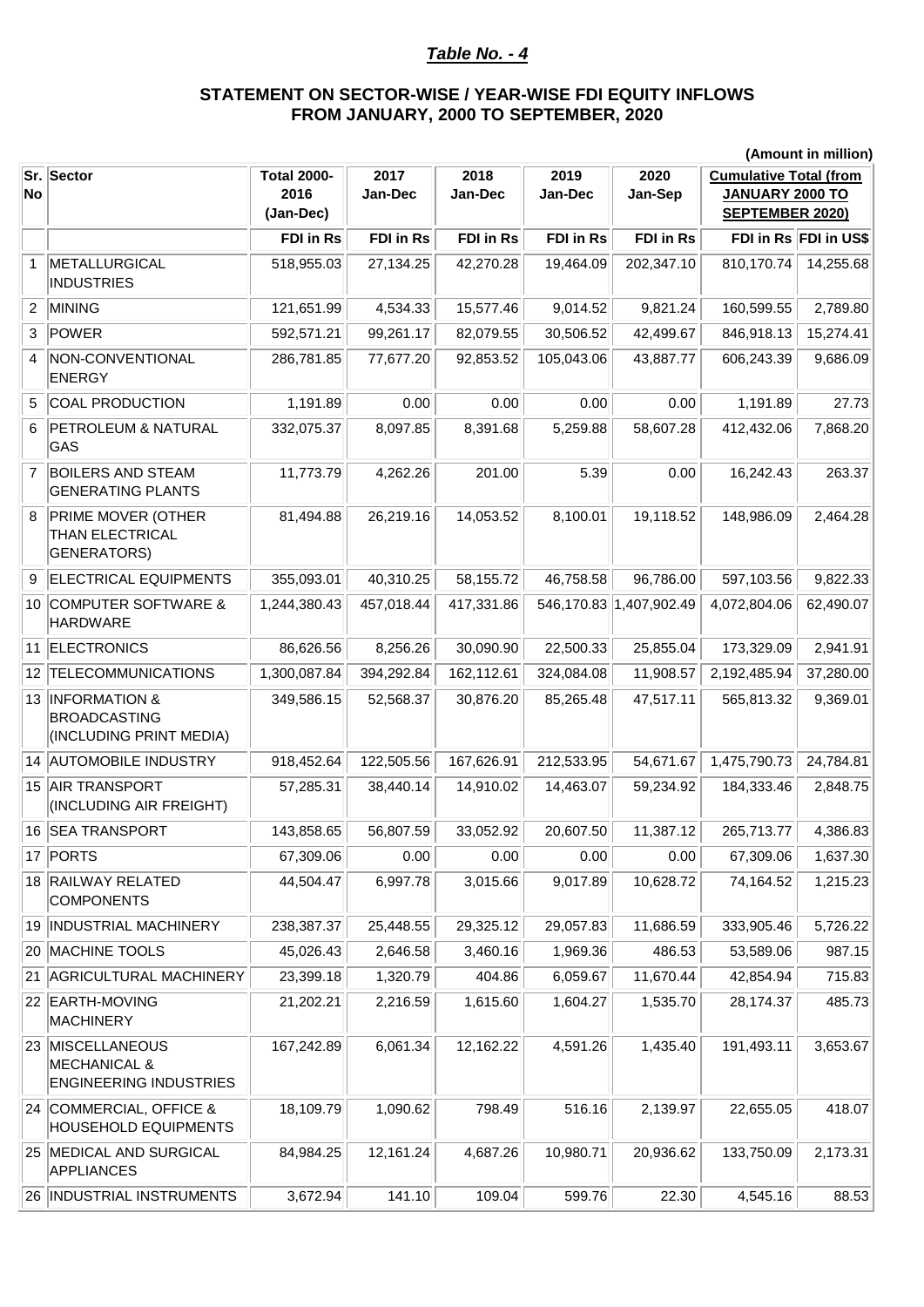| <b>No</b> | Sr. Sector                                                                                                                                | <b>Total 2000-</b><br>2016<br>(Jan-Dec) | 2017<br>Jan-Dec | 2018<br>Jan-Dec | 2019<br>Jan-Dec | 2020<br>Jan-Sep | <b>Cumulative Total (from</b><br>JANUARY 2000 TO<br><b>SEPTEMBER 2020)</b> |                       |
|-----------|-------------------------------------------------------------------------------------------------------------------------------------------|-----------------------------------------|-----------------|-----------------|-----------------|-----------------|----------------------------------------------------------------------------|-----------------------|
|           |                                                                                                                                           | FDI in Rs                               | FDI in Rs       | FDI in Rs       | FDI in Rs       | FDI in Rs       |                                                                            | FDI in Rs FDI in US\$ |
|           | 27 SCIENTIFIC INSTRUMENTS                                                                                                                 | 14,988.24                               | 548.23          | 73.46           | 1,296.16        | 547.69          | 17,453.78                                                                  | 287.75                |
|           | 28 MATHEMATICAL, SURVEYING<br><b>AND DRAWING</b><br><b>INSTRUMENTS</b>                                                                    | 398.00                                  | 0.00            | 0.00            | 0.00            | 0.00            | 398.00                                                                     | 7.98                  |
|           | 29 FERTILIZERS                                                                                                                            | 30,657.87                               | 1,725.15        | 5,962.84        | 744.20          | 977.23          | 40,067.30                                                                  | 700.92                |
|           | 30 CHEMICALS (OTHER THAN<br>FERTILIZERS)                                                                                                  | 648,529.59                              | 114,734.13      | 136,260.99      | 72,299.89       | 47,066.89       | 1,018,891.49                                                               | 18,087.78             |
|           | 31 PHOTOGRAPHIC RAW FILM<br><b>AND PAPER</b>                                                                                              | 2,737.61                                | 0.00            | 0.00            | 0.00            | 0.00            | 2,737.61                                                                   | 67.29                 |
|           | 32 DYE-STUFFS                                                                                                                             | 5,104.44                                | 0.00            | 111.99          | 195.65          | 432.99          | 5,845.07                                                                   | 98.63                 |
|           | 33 DRUGS &<br><b>PHARMACEUTICALS</b>                                                                                                      | 748,586.48                              | 68,004.52       | 23,427.17       | 32,423.50       | 34,627.60       | 907,069.27                                                                 | 16,909.04             |
|           | 34 TEXTILES (INCLUDING<br>DYED, PRINTED)                                                                                                  | 133,871.62                              | 25,986.56       | 18,576.98       | 22,480.73       | 3,770.30        | 204,686.19                                                                 | 3,464.12              |
|           | 35 PAPER AND PULP<br>(INCLUDING PAPER<br>PRODUCTS)                                                                                        | 67,686.37                               | 3,139.72        | 4,262.14        | 3,825.69        | 713.95          | 79,627.87                                                                  | 1,459.60              |
|           | 36 SUGAR                                                                                                                                  | 11,220.78                               | 1,413.88        | 132.56          | 27.43           | 5.54            | 12,800.19                                                                  | 213.91                |
|           | 37 FERMENTATION<br><b>INDUSTRIES</b>                                                                                                      | 136,306.25                              | 2,362.43        | 8,743.86        | 10,178.30       | 18,715.66       | 176,306.50                                                                 | 3,047.89              |
|           | 38 FOOD PROCESSING<br><b>INDUSTRIES</b>                                                                                                   | 447,607.39                              | 57,271.47       | 40,169.97       | 59,001.50       | 31,326.92       | 635,377.26                                                                 | 10,214.17             |
|           | 39 VEGETABLE OILS AND<br>VANASPATI                                                                                                        | 33,846.65                               | 10,010.78       | 8,214.78        | 5,977.74        | 133.98          | 58,183.94                                                                  | 979.80                |
|           | 40 SOAPS, COSMETICS &<br>TOILET PREPARATIONS                                                                                              | 66,622.63                               | 8,589.56        | 9,102.31        | 9,322.05        | 4,353.24        | 97,989.79                                                                  | 1,647.32              |
|           | 41 RUBBER GOODS                                                                                                                           | 126,559.68                              | 27,906.13       | 11,735.44       | 12,972.87       | 12,373.40       | 191,547.51                                                                 | 3,171.26              |
|           | 42 LEATHER, LEATHER GOODS<br><b>AND PICKERS</b>                                                                                           | 8,981.28                                | 1,332.95        | 392.07          | 492.83          | 1,095.72        | 12,294.85                                                                  | 215.41                |
|           | 43 GLUE AND GELATIN                                                                                                                       | 7,876.19                                | 548.82          | 874.81          | 153.75          | 65.39           | 9,518.96                                                                   | 148.53                |
|           | 44 GLASS                                                                                                                                  | 29,132.81                               | 4,000.89        | 3,540.10        | 1,587.03        | 1,761.16        | 40,021.97                                                                  | 703.56                |
|           | 45 CERAMICS                                                                                                                               | 37,046.21                               | 2,209.62        | 2,187.67        | 3,266.37        | 891.34          | 45,601.22                                                                  | 882.78                |
|           | 46 CEMENT AND GYPSUM<br><b>PRODUCTS</b>                                                                                                   | 267,928.05                              | 23,308.30       | 1,920.85        | 341.01          | 148.99          | 293,647.21                                                                 | 5,289.15              |
| 47        | <b>TIMBER PRODUCTS</b>                                                                                                                    | 9,072.55                                | 528.95          | 514.05          | 627.94          | 574.25          | 11,317.74                                                                  | 190.10                |
|           | 48 DEFENCE INDUSTRIES                                                                                                                     | 254.89                                  | 0.29            | 156.74          | 107.35          | 88.46           | 607.73                                                                     | 10.05                 |
|           | 49 CONSULTANCY SERVICES                                                                                                                   | 191,013.35                              | 39,533.34       | 28,412.94       | 56,665.25       | 39,652.33       | 355,277.21                                                                 | 5,946.03              |
|           | 50 SERVICES SECTOR (Fin.,<br>Banking, Insurance, Non<br>Fin/Business, Outsourcing,<br>R&D, Courier, Tech. Testing<br>and Analysis, Other) | 3,016,406.32                            | 374,124.60      | 591,992.35      | 639,527.02      | 265,706.36      | 4,887,756.65                                                               | 84,276.00             |
|           | 51 HOSPITAL & DIAGNOSTIC<br><b>CENTRES</b>                                                                                                | 240,970.03                              | 48,665.93       | 70,288.85       | 44,278.66       | 19,566.69       | 423,770.16                                                                 | 6,889.70              |
|           | 52 EDUCATION                                                                                                                              | 77,271.40                               | 18,594.36       | 38,020.53       | 56,273.90       | 61,787.09       | 251,947.29                                                                 | 3,849.20              |
|           | 53 HOTEL & TOURISM                                                                                                                        | 544,480.31                              | 62,525.75       | 75,192.03       | 171,686.61      | 85,184.52       | 939,069.22                                                                 | 15,571.54             |
|           | 54 TRADING                                                                                                                                | 823,818.24                              | 169,280.80      | 343,735.40      | 348,458.26      | 147,183.08      | 1,832,475.78                                                               | 28,567.46             |
|           | 55 RETAIL TRADING                                                                                                                         | 59,491.46                               | 13,397.75       | 30,914.80       | 28,814.15       | 101,277.99      | 233,896.14                                                                 | 3,357.33              |